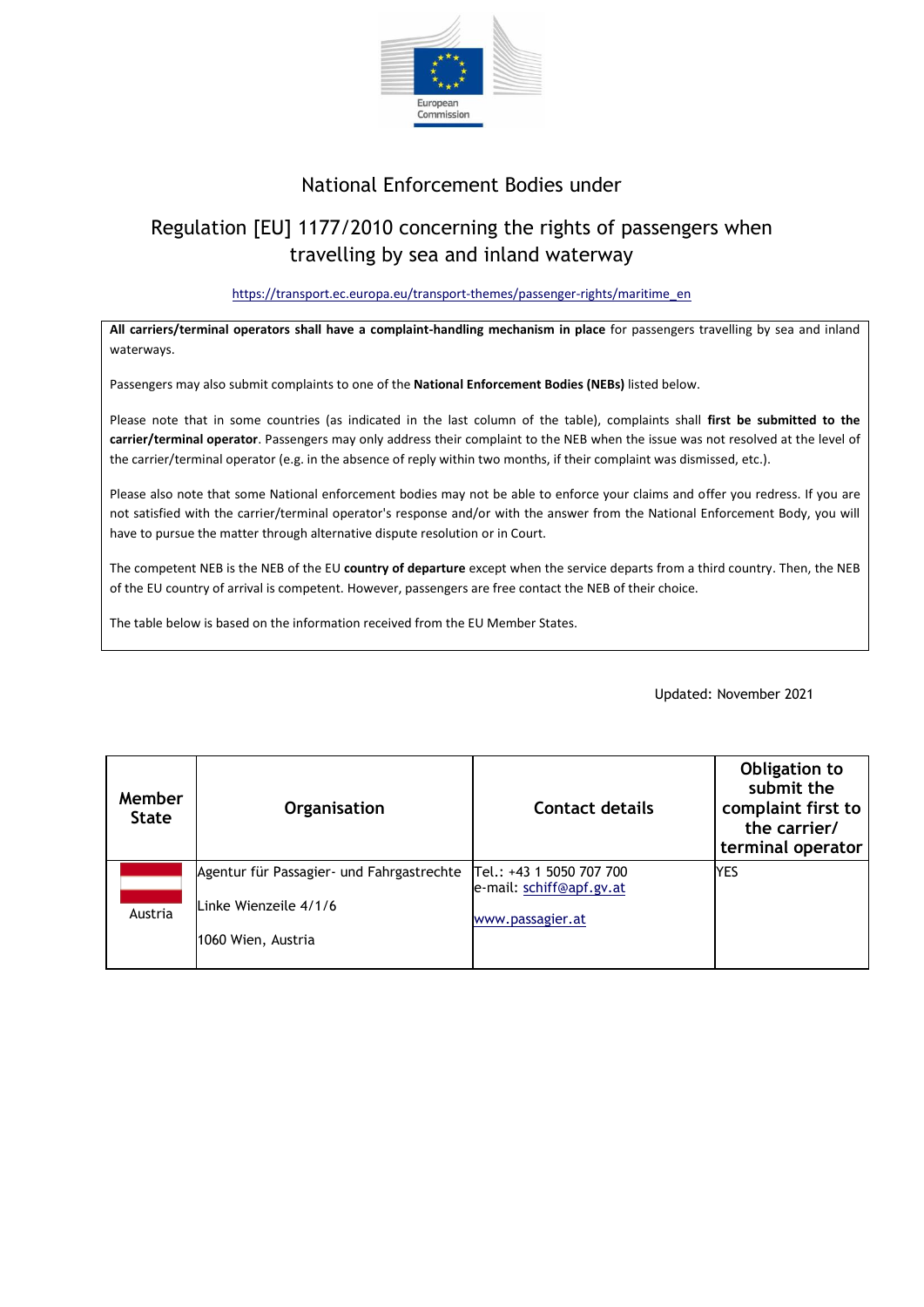

| Member<br><b>State</b> | Organisation                                                                                                                                                                                                                                                                                                 | <b>Contact details</b>                                                                                                                                                                                                | Obligation to<br>submit the<br>complaint first to<br>the carrier/<br>terminal operator |
|------------------------|--------------------------------------------------------------------------------------------------------------------------------------------------------------------------------------------------------------------------------------------------------------------------------------------------------------|-----------------------------------------------------------------------------------------------------------------------------------------------------------------------------------------------------------------------|----------------------------------------------------------------------------------------|
| Belgium                | Service Public Fédéral Mobilité et<br>Transports, Direction Générale Transport<br><b>Imaritime</b><br>lFederale Overheidsdienst Mobiliteit en<br>Vervoer, Directoraat-generaal Maritiem<br>Vervoer                                                                                                           | Tel. +32 2 277 35 01<br>e-mail:<br>waterborne.passengerrights@mobilit.<br>fgov.be<br>http://www.mobilit.belgium.be/fr/n<br>avigation/droitspassagers/<br>www.mobilit.belgium.be/nl/scheepv<br>aart/passagiersrechten/ | NO.                                                                                    |
| <b>Bulgaria</b>        | Complaints against carriers and port<br>operators:<br>Executive Agency "Maritime<br>Administration" (EAMA)<br>9 Dyakon Ignatiy Street, Sofia 1000,<br>Bulgaria<br>Complaints against tour operators and<br>travel agents:<br>Commission for Consumer Protection<br>1 Vrabcha Street,<br>Sofia 1000, Bulgaria | Tel.: +35 92 930 0910<br>e-mail: bma@marad.bg<br>tel.: +35 92 933 0565<br>fax: +35 92 988 4218<br>e-mail: info@kzp.bg                                                                                                 | NO                                                                                     |
| Croatia                | Coastal Liner Services Agency (CLSA)<br>Agencija za obalni linijski pomorski promet Fax: +385 21 329 379<br>Ulica grada Antofagaste 6,<br>21000 Split, Croatia                                                                                                                                               | Tel.: +385 21 329 370<br>e-mail: info@agencija-zolpp.hr<br>www.agencija-zolpp.hr                                                                                                                                      | <b>YES</b>                                                                             |
| Cyprus                 | Department of Merchant Shipping of the<br>Republic of Cyprus<br>(Unit 'Rights of Passengers Travelling by<br>Sea')<br>Killinis, Mesa Geitonia 4007, Limassol<br>Postal address: P.O. Box 56193, 3305<br>Limassol                                                                                             | Tel.: +357 25 848100<br>+357 25 848200<br>Fax:<br>e-mail:<br>passengerrights@dms.mcw.gov.cy<br>www.shipping.gov.cy                                                                                                    | <b>YES</b>                                                                             |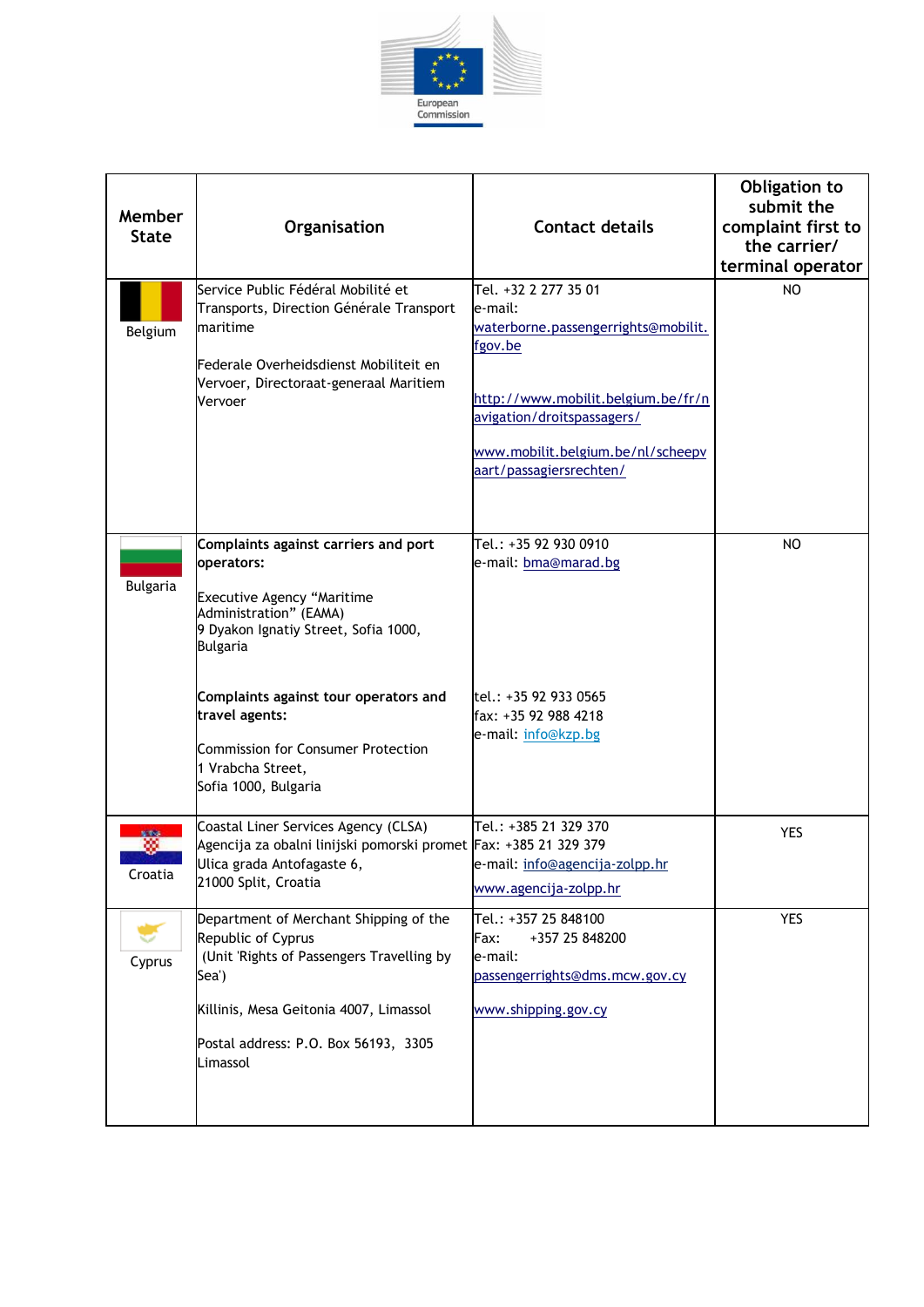

| Member<br><b>State</b> | Organisation                                                                                                                                                                                                                                                                                                                                                                                          | <b>Contact details</b>                                                                                                                                                                                  | Obligation to<br>submit the<br>complaint first to<br>the carrier/<br>terminal operator |
|------------------------|-------------------------------------------------------------------------------------------------------------------------------------------------------------------------------------------------------------------------------------------------------------------------------------------------------------------------------------------------------------------------------------------------------|---------------------------------------------------------------------------------------------------------------------------------------------------------------------------------------------------------|----------------------------------------------------------------------------------------|
| Czech<br>Republic      | National Navigation Authority of the Czech Tel.: +420 234 637 111<br>Republic                                                                                                                                                                                                                                                                                                                         | Fax: +420 283 871 514<br>e-mail: reditelstvi@plavebniurad.cz<br>www.spspraha.cz                                                                                                                         | NO                                                                                     |
| Denmark                | Complaints against carriers and<br>complaints that are not handled by other Fax: +45 9137 6001<br>national authorities:<br>The Danish Maritime Authority/<br>Søfartsstyrelsen<br>Complaints against terminal operators:<br>The Danish Transport Authority/<br>Trafikstyrelsen<br>Exception of matters relating to port<br>facilities and terminals:<br>Danish Transport and Construction<br>Authority | Tel.: +45 9137 6000<br>e-mail: jus@dma.dk<br>www.dma.dk/Policy/Sider/Passenger<br>Rights.aspx<br>Tel.: +45 7221 8800<br>Fax: +45 7262 6790<br>e-mail: info@trafikstyrelsen.dk<br>www.trafikstyrelsen.dk | <b>YES</b>                                                                             |
|                        | Complaints of an economic nature<br>regarding tickets of EUR 100 or more:<br>The Danish Consumer Complaints Board/<br>Forbrugerklagenævnets secretariat<br>(Konkurrence- og Forbrugerstyrelsen)                                                                                                                                                                                                       | Tel.: +45 4171 5000<br>Fax: +45 4171 5100<br>e-mail: kfst@kfst.dk<br>www.kfst.dk                                                                                                                        |                                                                                        |
| Estonia                | Consumer Protection and Technical<br><b>Regulatory Authority</b><br>Postal address: Endla 10a, 10122 Tallinn,<br>Estonia                                                                                                                                                                                                                                                                              | Tel.: +372 667 2000<br>Fax: +372 667 2001<br>e-mail: info@ttja.ee<br>www.ttja.ee                                                                                                                        | <b>YES</b>                                                                             |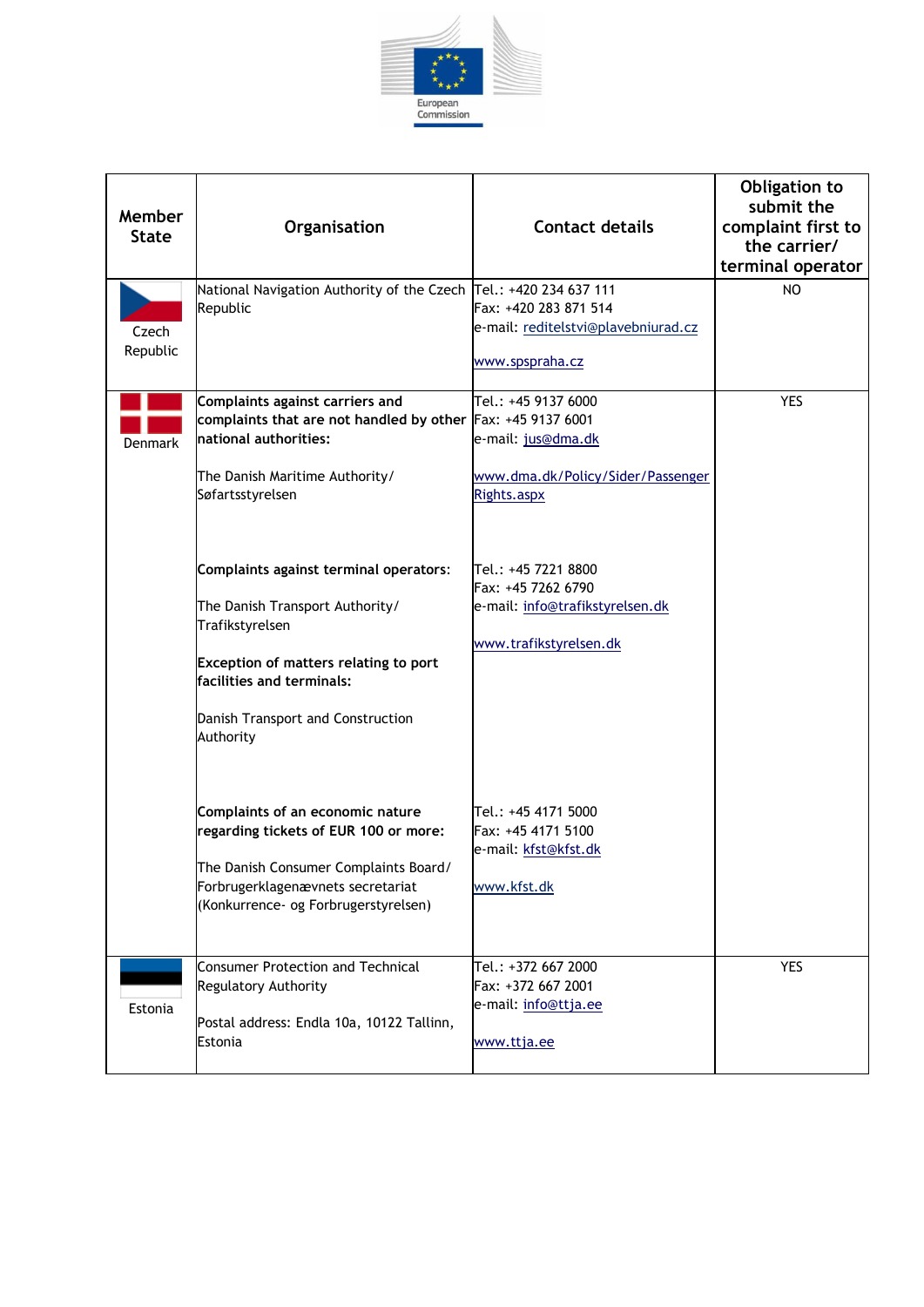

| Member<br><b>State</b> | Organisation                                                                                                                                                                                                                                                                                                                                                                                                                                                                                                                                                                                                               | <b>Contact details</b>                                                                                                                                                                                                             | Obligation to<br>submit the<br>complaint first to<br>the carrier/<br>terminal operator |
|------------------------|----------------------------------------------------------------------------------------------------------------------------------------------------------------------------------------------------------------------------------------------------------------------------------------------------------------------------------------------------------------------------------------------------------------------------------------------------------------------------------------------------------------------------------------------------------------------------------------------------------------------------|------------------------------------------------------------------------------------------------------------------------------------------------------------------------------------------------------------------------------------|----------------------------------------------------------------------------------------|
| Finland                | Complaints from private consumers:<br><b>Consumer Disputes Board</b><br>P.O. Box 306<br>FIN-00531 Helsinki<br><b>Complaints from business travellers:</b><br>The Finnish Transport and Communications<br>Agency (Traficom)<br>Kumpulantie 9, 00520<br>P.O. Box 320, 00059 TRAFICOM<br>FI - 00101 HELSINKI<br>Supervision of the interests of consumers Tel.: +358 29 505 3000<br>on a collective level (no handling of<br>individual cases):<br>Consumer Ombudsman / Competition and<br>Consumer Authority<br>Visiting address: Siltasaarenkatu 12 A,<br>00530 Helsinki<br>Postal address: P.O.B. 5, FIN-00531<br>Helsinki | Tel.: +358 29 566 5200<br>e-mail: kril@oikeus.fi<br>www.kuluttajariita.fi<br>Tel.: +358 29 534 5000<br>e-mail: kirjaamo@traficom.fi<br>www.traficom.fi<br>e-mail: kirjaamo@kkv.fi<br>www.kkv.fi                                    | <b>YES</b>                                                                             |
| France                 | Ministère de l'économie et des finances<br>Direction Générale de la Concurrence, de<br>la Consommation et de la Répression des<br>Fraudes (DGCCRF)<br>Bureau 6D transports, tourisme et secteur<br>automobile<br>59, bd Vincent Auriol 75703 Paris cedex 13                                                                                                                                                                                                                                                                                                                                                                | Tel.: + 33 1 44 97 31 26<br>e-mail: Bureau-<br>6D@dgccrf.finances.gouv.fr<br>www.service-public.fr<br>www.economie.gouv.fr/dgccrf/droits<br>-des-passagers-voyageant-par-mer-<br>ou-par-voie-navigation-dans-lunion-<br>europeenne | NO                                                                                     |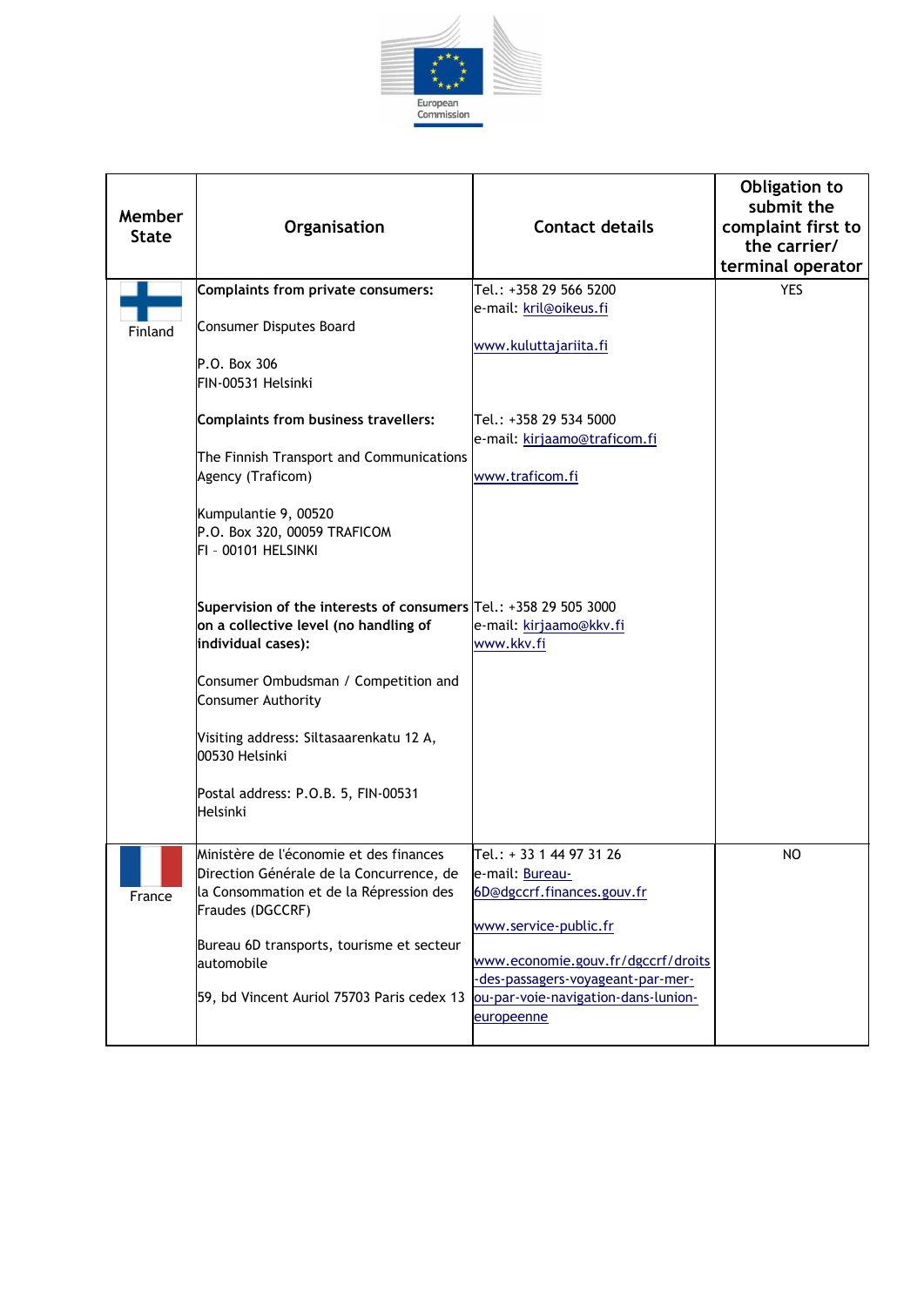

| Member<br><b>State</b> | Organisation                                                                                                                                                                                                                                                                                                                                                                                                                                                              | <b>Contact details</b>                                                                                                                                                                                                                                                                 | Obligation to<br>submit the<br>complaint first to<br>the carrier/<br>terminal operator |
|------------------------|---------------------------------------------------------------------------------------------------------------------------------------------------------------------------------------------------------------------------------------------------------------------------------------------------------------------------------------------------------------------------------------------------------------------------------------------------------------------------|----------------------------------------------------------------------------------------------------------------------------------------------------------------------------------------------------------------------------------------------------------------------------------------|----------------------------------------------------------------------------------------|
| Germany                | Eisenbahn-Bundesamt (EBA) (The Federal<br>Railway Authority)<br>Heinemannstraße 6<br>53175 Bonn, Germany                                                                                                                                                                                                                                                                                                                                                                  | Fax: +49 228 9826-9199<br>e-mail: fahrgastrechte@eba.bund.de<br>https://www.eba.bund.de/DE/Them<br>en/Fahrgastrechte/fahrgastrechte_no<br>de.html;jsessionid=F807330C4099D4E<br>283D4308B6AEA31A3.live11294<br>https://www.eba.bund.de/EN/Passe<br>ngerRights/passengerrights_node.htm | <b>YES</b>                                                                             |
| Greece                 | Ministry of Maritime Affairs & Insular Policy Tel.: +30 213 137 4258<br>Akti Vasiliadi Gate E1-E2, Piraeus,<br>Greece, Post Code 185 10                                                                                                                                                                                                                                                                                                                                   | Tel.: +30 213 137 1495<br>Fax: +30 210 413 5673<br>e-mail: dths@hcg.gr<br>www.hcg.gr<br>www.yen.gr                                                                                                                                                                                     | <b>YES</b>                                                                             |
| Hungary                | <b>Complaints against carriers:</b><br>Ministry for Innovation and Technology<br><b>Consumer Protection</b><br><b>Strategy Department</b><br>H-1011 Budapest, Fő utca 44-50.<br>Postal address: H-1440 Budapest, Pf. 1,<br>Hungary<br>Complaints against ports and terminal<br>operators:<br>Government Office of the Capital City<br><b>Budapest</b><br>Department of Transport<br>H-1138 Budapest, Vaci ut 118<br>Postal address: H-1387 Budapest, Pf. 1007,<br>Hungary | Tel.: +36 1 795 8282<br>Fax: +36 1 311 1412<br>e-mail:<br>fogyasztovedelem@itm.gov.hu<br>lTel.: +36 1 474 1751<br>e-mail: hajozas@bfkh.gov.hu                                                                                                                                          | NO                                                                                     |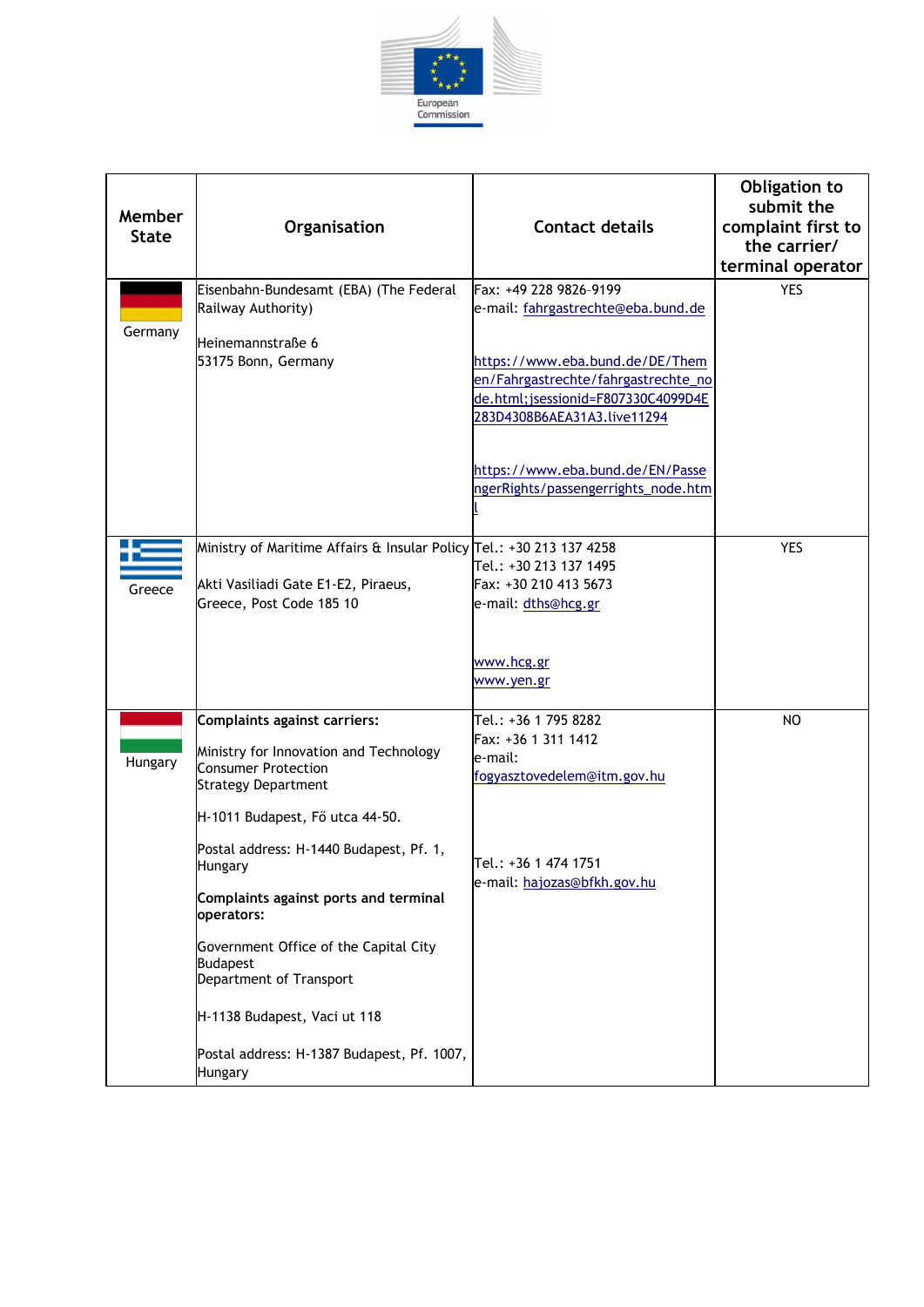

| Member<br><b>State</b> | Organisation                                                                                                                                                                                                                                                                                                                                                                                   | <b>Contact details</b>                                                                                                                                                                   | Obligation to<br>submit the<br>complaint first to<br>the carrier/<br>terminal operator |
|------------------------|------------------------------------------------------------------------------------------------------------------------------------------------------------------------------------------------------------------------------------------------------------------------------------------------------------------------------------------------------------------------------------------------|------------------------------------------------------------------------------------------------------------------------------------------------------------------------------------------|----------------------------------------------------------------------------------------|
| Ireland                | National Transport Authority<br>Dun Sceine<br><b>Harcourt Lane</b><br>Dublin 2<br>Ireland                                                                                                                                                                                                                                                                                                      | Tel.: +353 18798300<br>Fax: +353 18798300<br>e-mail:<br>complaints@nationaltransport.ie<br>www.nationaltransport.ie<br>http://www.transportforireland.ie/                                | <b>YES</b>                                                                             |
| Italy                  | Autorià di Regolazione dei Transporti (ART) Tel.: +39 01119212550<br>(Transport Regulation Authority)<br>Via Nizza N. 230 - 10126 Torino<br>Consumer Rights Protection Centre                                                                                                                                                                                                                  | e-mail: pec@pec.autoritatrasporti.it<br>Online tool (SiTe):<br>https://secure.autorita-<br>trasporti.it/ART_Login/Login.aspx<br>http://www.autorita-trasporti.it/<br>Tel.: +371 67388651 | <b>YES</b><br><b>YES</b>                                                               |
| Latvia                 | Brivibas Street 55<br>Riga, LV - 1010, Latvia                                                                                                                                                                                                                                                                                                                                                  | +371 65452554<br>Fax: + 371 67388634<br>e-mail: ptac@ptac.gov.lv<br>www.ptac.gov.lv                                                                                                      |                                                                                        |
| Lithuania              | Complaints from passengers and cruise<br>participants:<br>The State Consumer Rights Protection<br>Authority<br>Vilniaus str. 25<br>01402 Vilnius, Lithuania<br>Supervision of the interests of consumers Tel.: +370 5 278 56 01<br>on a collective level (no handling of<br>individual cases):<br>Lithuanian Transport Safety Administration<br>Švitrigailos g. 42<br>03209 Vilnius, Lithuania | Tel.: +370 5 262 6751<br>Fax: +370 5 279 14 66<br>e-mail: tarnyba@vvtat.lt<br>www.vvtat.lt<br>Fax: +370 5 213 22 70<br>e-mail: ltsa@ltsa.lrv.lt<br>www.ltsa.lrv.lt                       | <b>YES</b>                                                                             |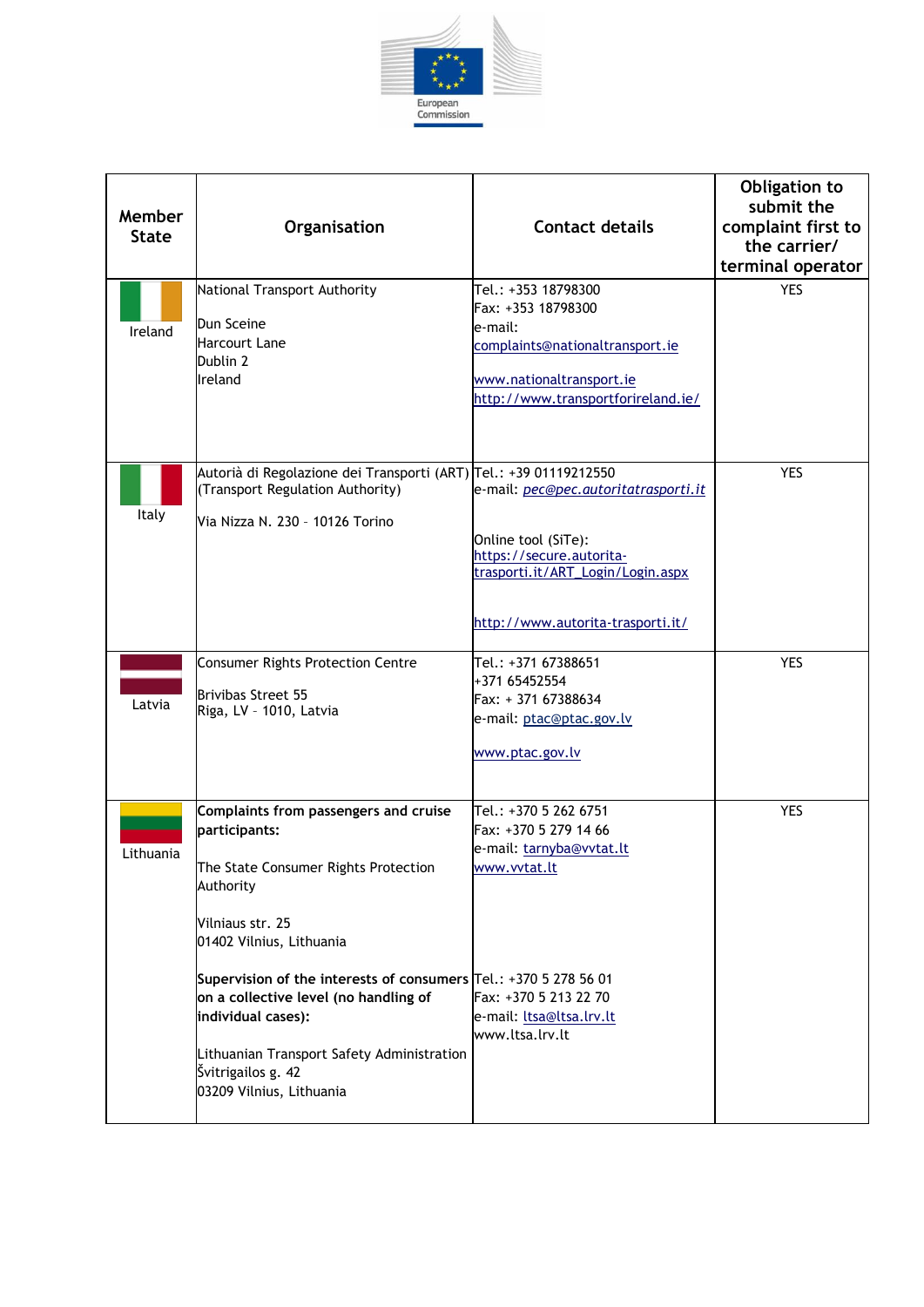

| Member<br><b>State</b> | Organisation                                                                                                                                                                         | <b>Contact details</b>                                                                                                                                                                           | Obligation to<br>submit the<br>complaint first to<br>the carrier/<br>terminal operator |
|------------------------|--------------------------------------------------------------------------------------------------------------------------------------------------------------------------------------|--------------------------------------------------------------------------------------------------------------------------------------------------------------------------------------------------|----------------------------------------------------------------------------------------|
| Luxembourg             | Ministére de la Protection des<br>consommateurs<br>271, route d'Arlon<br>L-1150 Luxembourg<br>Postal address:<br>B.P 119 L-2011 Luxembourg                                           | Tel.: +352 247 73700<br>e-mail: passagers@mpc.etat.lu<br>https://guichet.public.lu/fr/citoyens<br>/citoyennete/protection-<br>consommateur/droits-<br>voyageurs/droit-passagers-<br>bateaux.html |                                                                                        |
| Malta                  | Malta Competition and Consumer Affairs<br>Authority<br>Mizzi House, National Road<br>Blata l-Bajda<br>Hamrun HMR 9010<br>Malta                                                       | Tel.: +356 2395 2000<br>Fax: +356 2124 2406<br>le-mail:<br>seapassengerrights.mccaa@mccaa.org<br>.mt<br>http://www.mccaa.org.mt/en/sea-<br>passenger-rights                                      | <b>YES</b>                                                                             |
|                        | Inspectie Leefomgeving en Transport<br>Netherlands Bezoekadres Weena 723 3013 AM<br>Rotterdam, the Netherlands<br>Postal address: Postbus 8634 3009 AP<br>Rotterdam, the Netherlands | Tel.: +31 88 4890000<br>www.ilent.nl/onderwerpen/transport<br>/passagiersrechten/passagiersrechten<br>water/index.aspx                                                                           | <b>YES</b>                                                                             |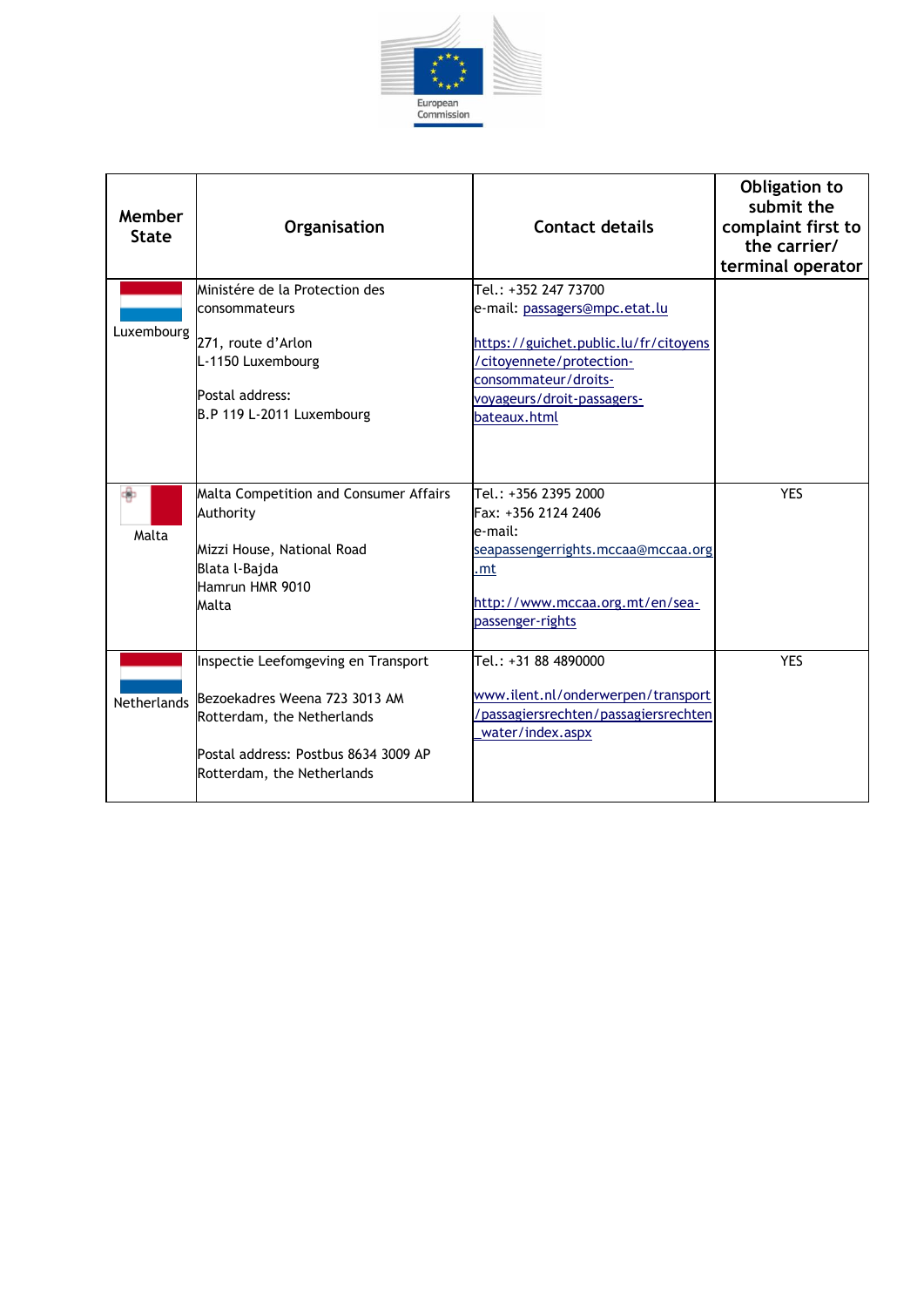

| Member<br><b>State</b> | Organisation                                                                                                                                                                                     | <b>Contact details</b>                                                                                                       | Obligation to<br>submit the<br>complaint first to<br>the carrier/<br>terminal operator |
|------------------------|--------------------------------------------------------------------------------------------------------------------------------------------------------------------------------------------------|------------------------------------------------------------------------------------------------------------------------------|----------------------------------------------------------------------------------------|
| Poland                 | <b>Maritime Transport:</b><br>Ports of the western and central coast<br>(e.g. Świnoujscie, Szczecin, Kołobrzeg,<br>Darłowo):<br>Maritime Office in Szczecin<br>Pl. Batorego 4<br>70-207 Szczecin | Tel.: +48 91 440 34 00<br>Fax: +48 91 434 46 56<br>e-mail: sekretariat@ums.gov.pl<br>www.ums.gov.pl                          | <b>YES</b>                                                                             |
|                        | Ports of the eastern coast<br>(e.g. Gdańsk, Gdynia):<br>Maritime Office in Gdyniaul.<br>Chrzanowskiego 10<br>81-338 Gdynia                                                                       | Tel.: +48 58 620 22 85<br>Fax: +48 58 620 30 39<br>e-mail: dumsekr@umgdy.gov.pl<br>www.umgdy.gov.pl                          |                                                                                        |
|                        | Inland Navigation:<br>Inland Navigation Office in Szczecin<br>Pl. Batorego 4<br>70-207 Szczecin                                                                                                  | Tel.: +48 91 434 02 79<br>Fax: +48 91 434 01 29<br>e-mail:<br>sekretariat@szczecin.uzs.gov.pl<br>http://szczecin.uzs.gov.pl/ |                                                                                        |
| Portugal               | Autoridade da Mobilidade e dos<br>Transportes<br>(Authority for Mobility and Transport)<br>Palácio Coimbra, Rua de Santa Apolónia,<br>n.º 53, 1100-468 Lisboa                                    | Tel.: +351 211 025 800<br>e-mail: geral@amt-autoridade.pt<br>www.amt-autoridade.pt                                           | YES (complaints' book)                                                                 |
| Romania                | National Authority for Consumer Protection Tel.: +40 311 18 62                                                                                                                                   | Fax: +40 314 34 62<br>e-mail: office@anpc.ro<br>http://www.anpc.gov.ro/                                                      | <b>NO</b>                                                                              |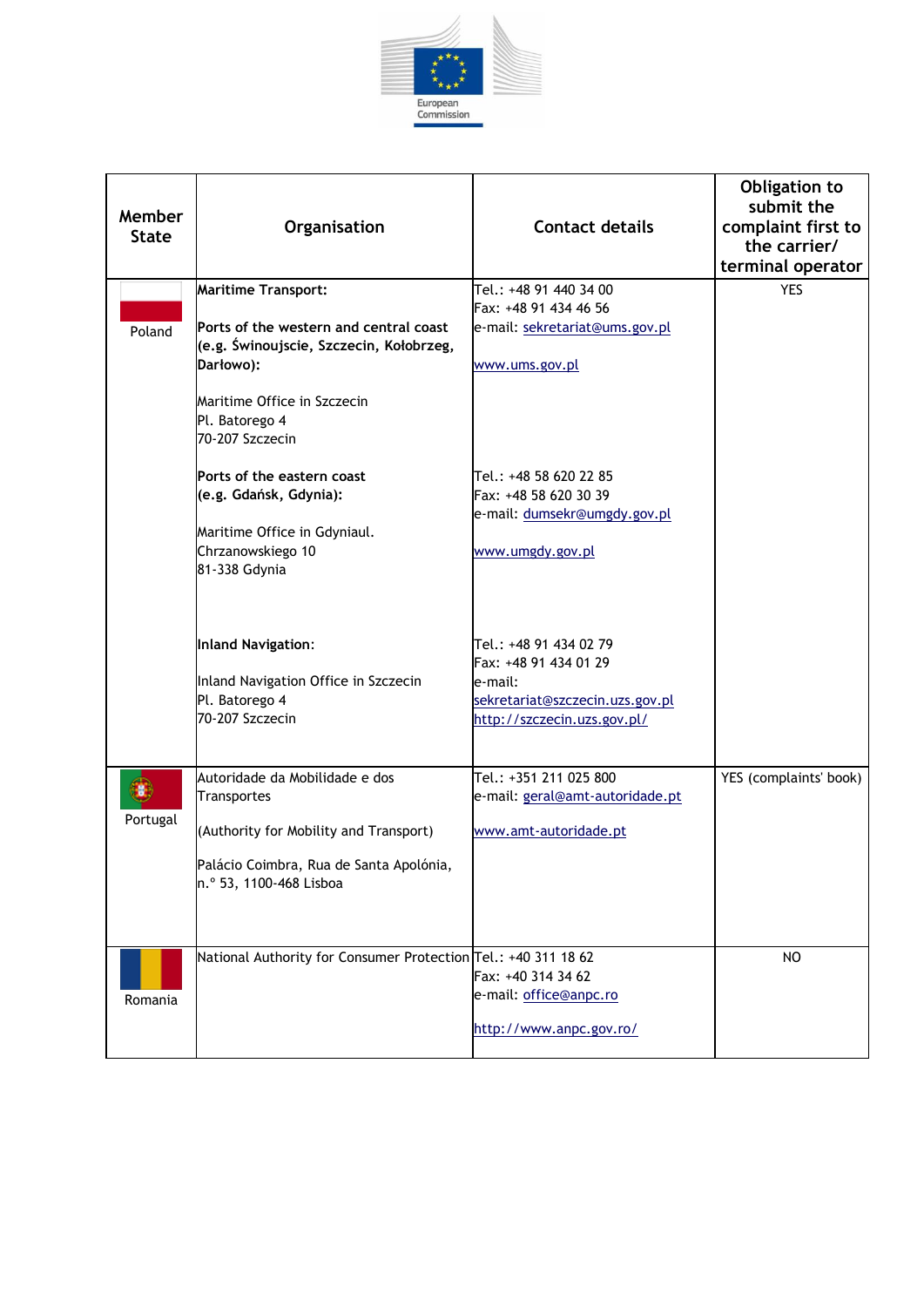

| Member<br><b>State</b> | Organisation                                                                                                                                                                                              | <b>Contact details</b>                                                                              | Obligation to<br>submit the<br>complaint first to<br>the carrier/<br>terminal operator |
|------------------------|-----------------------------------------------------------------------------------------------------------------------------------------------------------------------------------------------------------|-----------------------------------------------------------------------------------------------------|----------------------------------------------------------------------------------------|
| U<br>Slovakia          | Slovenská obchodná inšpekcia<br>(Slovak Trade Inspectorate)<br>ústredný inšpektorát<br>(Central Inspectorate)<br>Bajkalská 21/A<br>SK-827 99 BRATISLAVA 27                                                | Tel.: +421 258 272 159<br>Fax: +421 253 414 996<br>e-mail: oos@soi.sk<br>www.soi.sk                 | <b>YES</b>                                                                             |
| Slovenia               | Handling of complaints related to<br>contractual relationships between<br>carriers and passengers/consumers:<br>Market Inspectorate<br>Dunajska cesta 160,<br>1000 Ljubljana, Slovenia                    | Tel.: +386 1 280 87 00<br>Fax.: +386 1 280 87 40<br>e-mail: gp.tirs@gov.si<br>http://www.tirs.si    | <b>YES</b>                                                                             |
|                        | Monitoring of the ability of employees to<br>assist people with disabilities/reduced<br>mobility, availability of information on<br>passenger rights:<br>Kopališko nabrežje 9,<br>6000 Koper,<br>Slovenia | Tel.: +386 5 663 21 00<br>Fax.: +386 5 663 21 02<br>e-mail: ursp.box@gov.si<br>http://www.up.gov.si | <b>YES</b>                                                                             |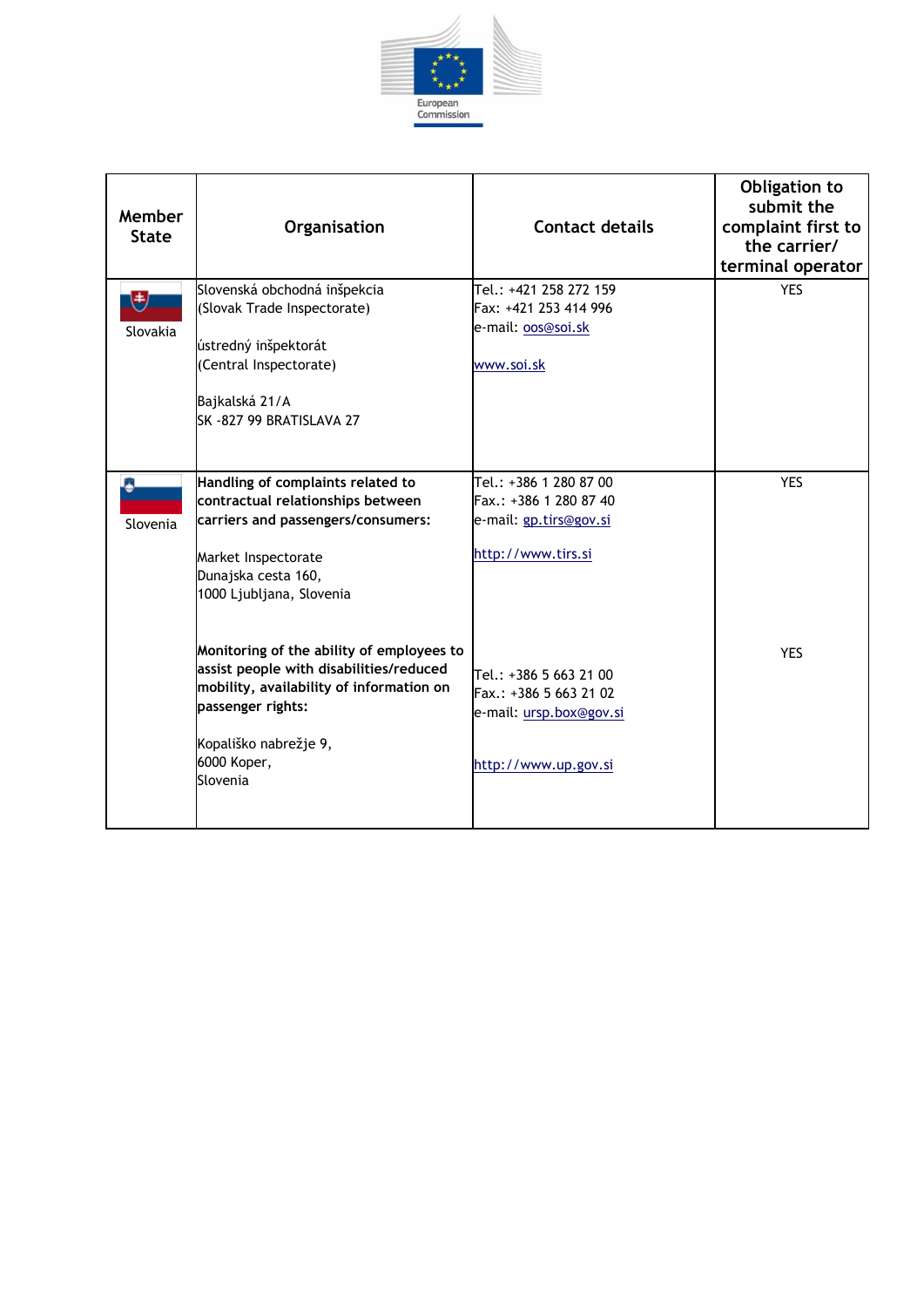

| Member<br><b>State</b> | Organisation                                                                                                                                                                                                           | <b>Contact details</b>                                                                                                                                   | Obligation to<br>submit the<br>complaint first to<br>the carrier/<br>terminal operator |
|------------------------|------------------------------------------------------------------------------------------------------------------------------------------------------------------------------------------------------------------------|----------------------------------------------------------------------------------------------------------------------------------------------------------|----------------------------------------------------------------------------------------|
| 瘉<br>Spain             | Consumer protection:<br>Dirección General de Consumo - Ministerio<br>de Consumo<br>Príncipe de Vergara 54, 28006 Madrid                                                                                                | Tel.: +34 91 822 44 07<br>e-mail: inc@mscbs.es<br>https://www.mscbs.gob.es/consumo<br>/pec/divulgacion/viajeMar/home.ht<br>m                             | <b>YES</b>                                                                             |
|                        | Complaints related to safety of ships and<br>deficiencies in accessibility and<br>assistance on board to disabled persons:<br>Dirección General de la Marina Mercante<br>Ruiz de Alarcón, nº 1<br>28071 Madrid (Spain) | Tel.: +34 91 597 92 70<br>Fax. +34 91 597 92 35/35 87<br>e-mail: semar.dgmm@fomento.es<br>http://portalservicios.fomento.es/m<br>aritimo.html            | <b>YES</b>                                                                             |
|                        | <b>Ports / Port Terminals:</b><br>Puertos del Estado<br>Avenida del Partenon, 10<br>28042 Madrid (Spain)                                                                                                               | lTel.: +34 91 524 55 19<br>Fax: +34 91 524 55 05<br>e-mail: pasajeros@puertos.es<br>www.puertos.es                                                       | <b>YES</b>                                                                             |
| Sweden                 | Supervision of the Regulation in general:<br>Swedish Consumer Agency<br><b>Complaints from consumers:</b>                                                                                                              | Tel.: +46 771 423 300<br>le-mail:<br>konsumentverket@konsumentverket.s<br>e<br>www.konsumentverket.se<br>Tel.: +46 8 508 860 00<br>Fax: +46 8 508 860 01 | <b>YES</b>                                                                             |
|                        | National Board for Consumer Disputes<br>(ARN)<br><b>Box 174</b><br>101 23 STOCKHOLM<br>Supervision of disability-related training<br>issues:                                                                           | e-mail: arn@arn.se<br>www.arn.se<br>Tel.: +46 771 503 503<br>e-mail: sjofart@transportstyrelsen.se                                                       |                                                                                        |
|                        | Swedish Transport Agency                                                                                                                                                                                               | www.transportstyrelsen.se                                                                                                                                |                                                                                        |